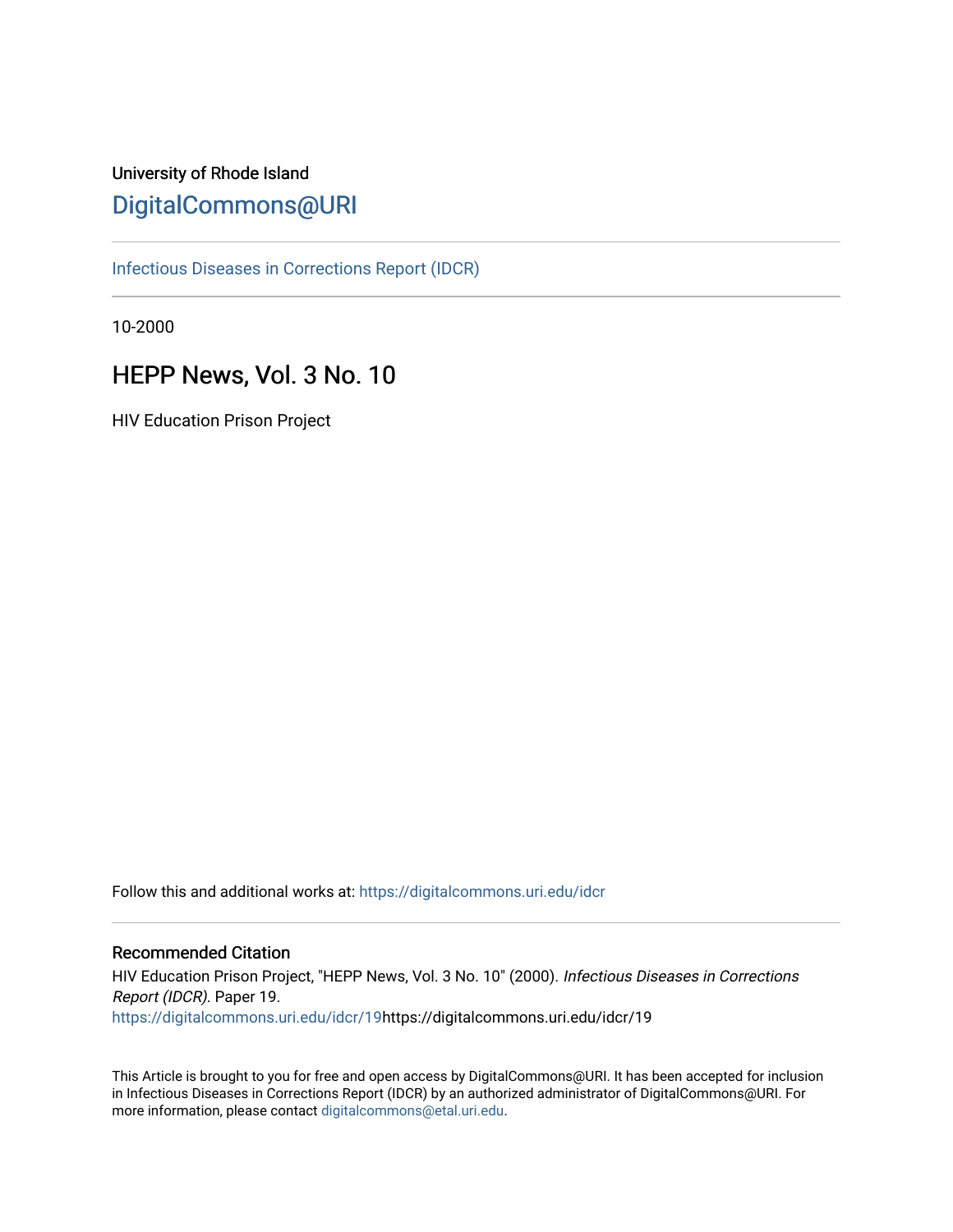

Sponsored by the Brown University School of Medicine Office of Continuing Medical Education and the Brown University AIDS Program.

## **ABOUT HEPP**

*HEPP News, a forum for correctional problem solving, targets correctional administrators and HIV/AIDS care providers including physicians, nurses, outreach workers, and case managers. Published monthly and distributed by fax, HEPP News provides up-to-the-moment information on HIV treatment, efficient approaches to administering HIV treatment in the correctional environment, national and international news related to HIV in prisons and jails, and changes in correctional care that impact HIV treatment. Continuing Medical Education credits are provided by the Brown University Office of Continuing Medical Education to physicians who accurately respond to the questions on the last page of the newsletter.* 

#### **EDITORS**

**Anne S. De Groot, M.D.** *Director, TB/HIV Research Lab, Brown University School of Medicine*

**Frederick L. Altice, M.D.** *Director, HIV in Prisons Program, Yale University AIDS Program*

**Joseph Bick, M.D.** *Chief Medical Officer, HIV Treatment Services California Department of Corrections California Medical Facility, Vacaville*

**Faculty Disclosure**  In accordance with the Accreditation Council for Continuing Medical Education Standards for Commercial Support, the faculty for this activity have been asked to complete Conflict of Interest Disclosure forms. Disclosures are listed at the end of articles. All of the individual medications discussed in this newsletter are approved for treatment of HIV unless otherwise indicated. For the treatment of HIV infection, many physicians opt to use combination antiretroviral therapy which is not addressed by the FDA.

*HEPP News is grateful for the primary support of Agouron Pharmaceuticals and the additional support of Roche Pharmaceuticals, Merck & Co., Roxane Laboratories, Dupont, Abbott Laboratories, Glaxo Wellcome and Bristol-Myers Squibb through unrestricted educational grants.*

# **Corrections on the National Conference Agenda: Update from the 24th NCCHC**

**Anne De Groot, M.D.\*,** *Brown Univ. School of Medicine*

HIV in correctional settings is beginning to infiltrate our nation's political theater. In response to this new development, the National Commission on Correctional Health chose prominent political leader Reverend Jesse Jackson Sr. to open this year's National Conference on Correctional Healthcare (NCCHC), held September 9-13 in St Louis, Missouri.

NCCHC is the largest nationwide educational gathering of physicians, nurses, dentists, psychiatrists, psychologists, other health care professionals, administrators, attorneys, and others working in prisons, jails, juvenile confinement, and detention facilities. Participants had an opportunity to meet and network with experts as they discussed current correctional health issues. Recent developments in the management and treatment of HIV were featured in a special track of programs throughout the conference.

Illustrating correctional health care's most popular issues, the pre-conference seminars featured NCCHC's standards and mental health care guidelines, an introduction and an advanced look at quality assessment, practical preparations for NCCHC accreditation, and measuring outcomes of HIV interventions.

#### **HEPP Symposium on Outcomes**

One way of measuring the potential success, or outcome, of an intervention is to count the number of individuals who volunteer to participate. Based on that measure, the HIV Behind Bars 2000 was a success: attendance at the annual symposium increased this year to more than 140 individuals, most of whom stayed for the entire 4 1/2 hour session.

The focus of the symposium was on "measuring outcomes." Previous "HIV/AIDS Behind Bars" sessions have described components of HIV management (from intake to discharge planning) and models of care. This year, following up on a challenge issued by organizer Anne De



*Cost effectiveness of HAART, compared to other medical interventions for other chronic diseases.*

Groot at the 4th annual symposium (Ft Lauderdale, 1999), correctional providers who had performed an HIV management intervention in a correctional setting and had measured the impact of that intervention were invited to present their results.

#### **Outcomes Research Studies**

What are outcomes studies? In the HIV/AIDS arena, outcomes research attempts to measure the impact of HIV management interventions on clinical and economic outcomes. Clinical outcomes are the clinical events and progression of HIV disease that occur in clinical practice, and economic outcomes are the economic events and progression of resource use in HIV disease that occur in clinical practice.1

Outside corrections, researchers have asked some hard questions about HIV treatment and

#### *Continued on page 2*

| WHAT'S | <b>INSIDE</b> |
|--------|---------------|
|        | pg 5          |
|        |               |
|        |               |
|        |               |
|        |               |

Brown University School of Medicine | Providence, RI 02906 | 401.863.2180 | fax: 401.863.1243 | www.hivcorrections.org *If you have any problems with this fax transmission please call 877.896.7636 or e-mail us at ccg@ccgnetwork.com*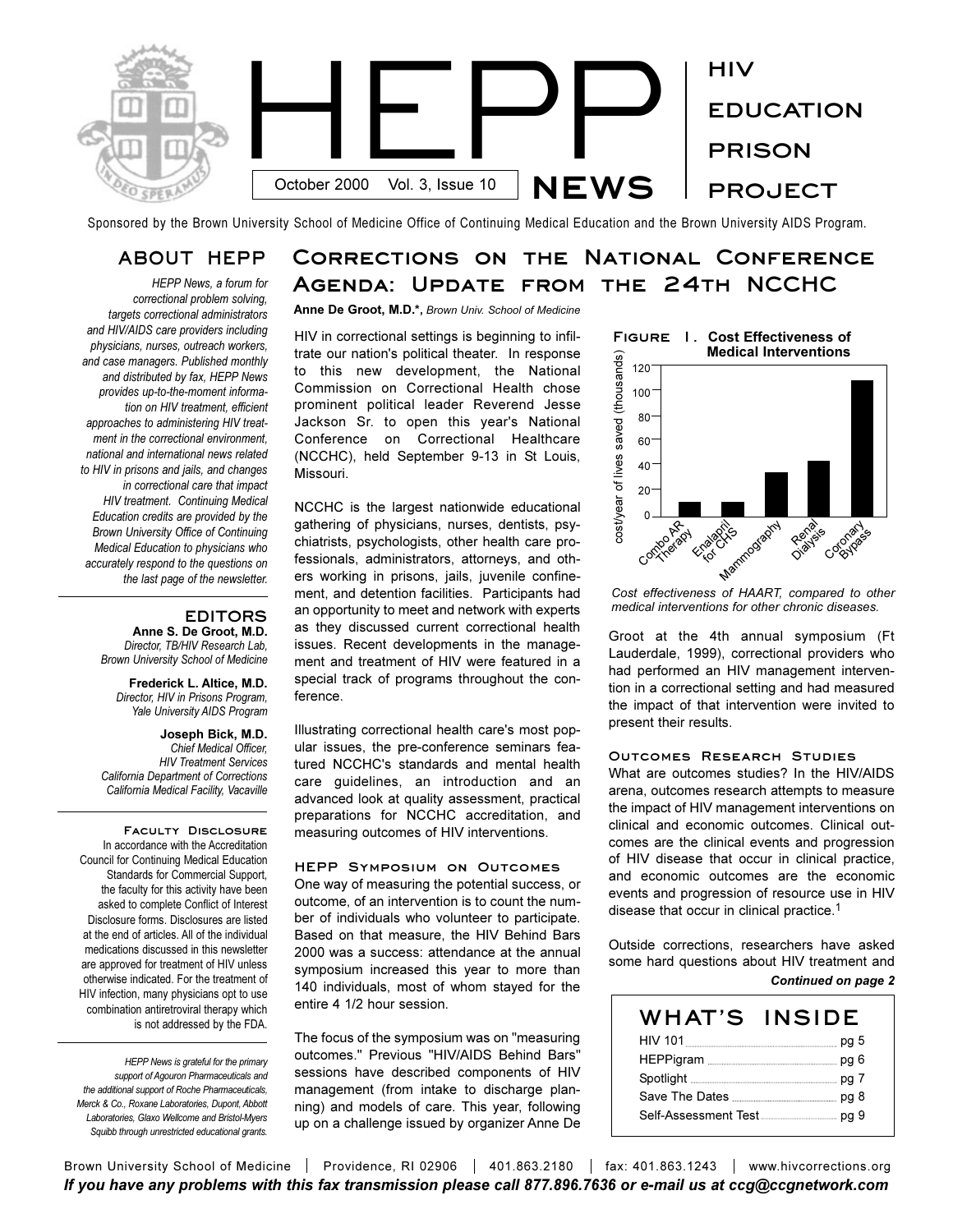## **Update from the 24th NCCHC...**

## *(continued from page 1)*

outcomes. For example, given that the lifetime cost of HIV treatment averages \$149,000 (starting at a count of 500 CD4 T cells<sup>2</sup>) or from  $$10,000$  to  $$20,000$  per year of life gained, researchers have compared this investment to other healthcare investments. As it turns out, HAART is less expensive, per year of life gained, than mammography (\$40,0000) and much less expensive than coronary artery bypass (see Fig 1.) In fact, one notable (but less widely disseminated) outcome of HAART appears to be that the predicted lifespan of an individual on HAART with CD4 T cells > 100 is on par with the lifespan of an agematched peer who is HIV-seronegative!<sup>3</sup> Thus HAART lengthens lifespan more than most other medical interventions.

#### **Budgetary Outcomes of HIV Care**

Other outcomes research has evaluated the impact of HAART and/or skilled HIV care on hospitalizations and the incidence of opportunistic infections, which is more in line with correctional budgetary concerns. HAART has clearly been shown in a number of studies to reduce the development of opportunistic infections4 and reduce costs associated with treating these infections. Therefore, most economic outcomes evaluations of HAART have reported that the increased cost of treatment was balanced by a reduction in expenses associated with hospitalizations and specialty consultations for opportunistic infections. Furthermore, care by experienced HIV/AIDS physicians has been shown to result in two thirds fewer hospital bed days and fewer specialty consultations than care by control (nonexperienced) providers. This is most likely due to the specialists' ability to prevent illnesses and toxicities in their patients. Outcomes studies have also reported on the cost-effectiveness of interventions for opportunistic infections in HIV/AIDS patients. For example, treatment of PPD positive, HIV-infected individuals is an extremely cost-effective intervention. By providing \$36 of medication per patient (INH, 300 mg PO QD for one year) TB cases can be reduced to neglible proportions (36% reduction).<sup>5</sup>

Other researchers have queried whether HAART prevents other budgetary outlays, such as hospitalization costs and treatment of opportunistic infection costs. Indeed, HAART results in a net savings, especially in terms of hospitalization costs, in studies conducted outside corrections.6

#### **Table 1. Correctional Outcomes Studies**

|                       | <b>CLINICAL</b><br><b>OUTCOMES</b>                                                                                                                                                                                                                                                                                                                                                                                                                                                                                                                                    | <b>ECONOMIC</b><br><b>OUTCOMES</b>                                                                                                            | <b>BEHAVIORAL</b><br><b>OUTCOMES</b>                                                                                                                                                                  | <b>CORRECTIONAL</b><br><b>OUTCOMES</b>                                                                                                                                                                                                         |
|-----------------------|-----------------------------------------------------------------------------------------------------------------------------------------------------------------------------------------------------------------------------------------------------------------------------------------------------------------------------------------------------------------------------------------------------------------------------------------------------------------------------------------------------------------------------------------------------------------------|-----------------------------------------------------------------------------------------------------------------------------------------------|-------------------------------------------------------------------------------------------------------------------------------------------------------------------------------------------------------|------------------------------------------------------------------------------------------------------------------------------------------------------------------------------------------------------------------------------------------------|
| Intervention          | Directly Observed<br>Therapy (DOT) vs<br>Self-administered<br>Therapy (SAT)                                                                                                                                                                                                                                                                                                                                                                                                                                                                                           | Telemedicine                                                                                                                                  | Pre-release Peer<br>Education                                                                                                                                                                         | Discharge planning<br>with careful linkage<br>to community health<br>centers                                                                                                                                                                   |
| Measures              | % with Viral Loads<br>below 400                                                                                                                                                                                                                                                                                                                                                                                                                                                                                                                                       | Cost per encounter                                                                                                                            | Adherence to<br>medication                                                                                                                                                                            | Recidivism                                                                                                                                                                                                                                     |
| Additional<br>Measure | # of patients<br>developing<br>medication<br>side effects                                                                                                                                                                                                                                                                                                                                                                                                                                                                                                             | <b>Patient Satisfaction</b>                                                                                                                   | Medication<br>acceptance                                                                                                                                                                              | Viral load on return<br>to prison                                                                                                                                                                                                              |
| <u>ລັ</u>             | Florida                                                                                                                                                                                                                                                                                                                                                                                                                                                                                                                                                               | Texas                                                                                                                                         | California                                                                                                                                                                                            | North Carolina                                                                                                                                                                                                                                 |
| Results               | Directly observed<br>therapy resulted in<br>better reductions<br>(DOT 85% below 5<br>copies; SAT only<br>50% below 50<br>copies) in viral<br>loads and fewer toxi-<br>cities (15% vs 35%).                                                                                                                                                                                                                                                                                                                                                                            | 95% of telemedicine<br>encounters pre-<br>empted an onsite<br>visit, reducing costs;<br>69% of inmates pre-<br>fer telemedicine to<br>travel. | California peer<br>educated patients<br>were more likely to<br>"report" condom use<br>$(38\% \text{ vs } 20\%, \text{ p }=$<br>$0.05$ ).                                                              | Patients returning to<br>prison after a period<br>of release have<br>poorly controlled<br>HIV.                                                                                                                                                 |
| References            | Fischl, M.,<br>D. Paar,<br>Rodriguez, A,<br>Telemedicine in<br>Serpella, E.<br>Practice; HEPP<br>Monroig, R,<br>News Vol 3 (5). May<br>Thompson, D,<br>2000. RM Brecht,<br>Rechtine, D., Impact<br>CL Gray, C<br>of DOT on outcomes<br>Peterson, B<br>in HIV clinical trials.<br>Youngblood, UTMB-<br>Texas DOC Tele-<br>7th Conference on<br>Retroviruses and<br>medicine Project,<br>Opportunistic<br>findings from the<br>Infection, Chicago,<br>first year of opera-<br>IL, February 2000,<br>tion, Telemedicine<br>Abstract 71.<br>Journal Vol 2. no 1.<br>1996. |                                                                                                                                               | Grinstead O, Zack<br><b>B.</b> Collaborative<br>research to prevent<br>HIV among male<br>prison inmates and<br>their female part-<br>ners. Health<br>Education and<br>Behavior, 1999; 26:<br>225-257. | Stevenson B, Wohl<br>D. et al. Release<br>from prison is asso-<br>ciated with<br>increased HIV RNA<br>at a time of reincar-<br>ceration. XIII<br><b>International AIDS</b><br>Conference 2000,<br>Durban, South<br>Africa.Abstract<br>TuOrD323 |

#### **Outcomes in Corrections**

However, as we're well aware, studies conducted in community settings are only an approximation of conditions for HIV-infected patients behind bars. What information is available for correctional settings, where the distribution of costs may be significantly different from the outlay that communities experience in providing HIV care?

The good news is that outcomes studies are being funded and performed in correctional settings and there is a new recognition of the importance of measuring the impact of an intervention (See Spotlight, Page 7). The bad news is that few outcomes studies have been performed and results are, as yet, unavailable for the largest of these studies. The HIV Behind Bars 2000 symposium featured presentations by a few "interventionists" who reported their results.

A number of the HIV "stars" of correctional medicine spoke at the HEPP symposium. Dr. David Thomas, Medical Director of the Florida Department of Corrections, Dr. Joe Bick, Medical Director of the HIV/AIDS facility at Vacaville, California, Dr. David Paar of Texas Department of Criminal Justice, and Dr. Lou Tripoli, Medical Director for Correctional Medical Services, all presented information on HIV-related interventions in their systems. Dr. Joseph Paris, Medical Director of the Georgia Department of Corrections moderated the symposium with characteristic tact and diplomacy, provided expert audiovisual support, and reported on outcomes measures for his state.

*Continued on page 4*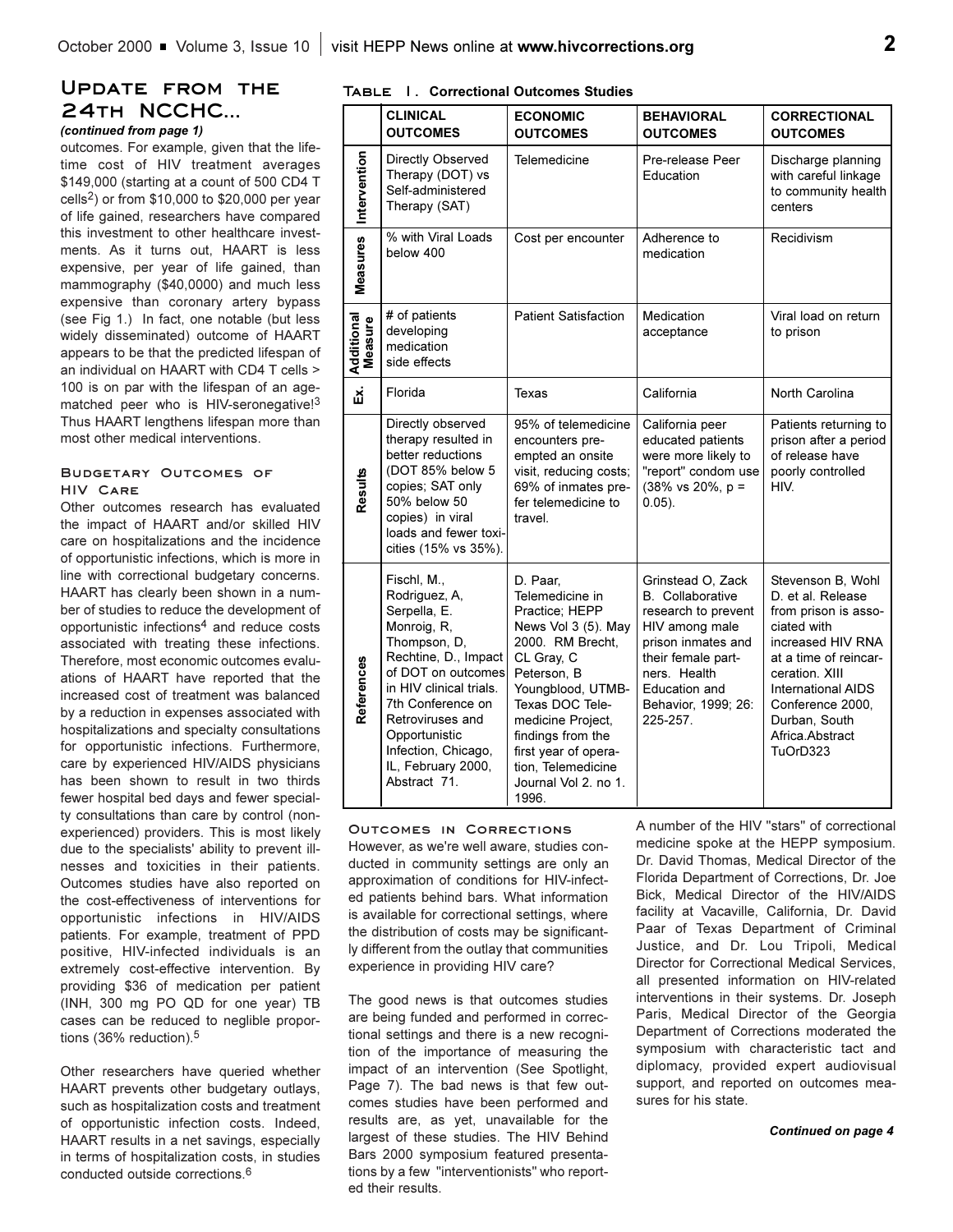## **Letter from the Editor**

*Dear Colleagues,*

*The 24th NCCHC in St. Louis had so much for everyone in the field it is difficult to pinpoint any one salient feature. Yet...a special moment is indelibly etched in my mind. At the opening ceremony, a number of correctional physicians grilled Reverend Jessie Jackson with pointed medico-social questions. The Reverend did not miss a beat, but some of his answers did not convey the flavor of staff research. It seemed that he had not previously heard some of the novel questions posed by a few well meaning, corrections-savvy NCCHC attendees.*

*After the HEPP Seminar, SCP Meeting and full-length NCCHC proceedings, I had the impression that the near 2,000 attendees had satisfied (and then some) their thirst for correctional health care knowledge. With so much on everyone's plate, we were fast approaching the point of correctional health care information overload. However, one cannot have too much of a good thing. I just hope the next joint meeting duplicates or enhances the St. Louis performance.*

*This issue of HEPP News features a report on the HEPP-run "Outcomes" symposium at the NCCHC conference. Information on research studies preformed in correctional settings is provided in the main article, and an update on the CDC/HRSA research initiative is featured in our spotlight. We've also provide you with a few websites that may assist you with obtaining and planning your own outcome studies. In addition, our HEPPigram this month addresses differential diagnosis of skin rashes, and our HIV 101 reminds you of effective prophylactic interventions for Opportunistic Infections.*

*After reviewing this issue, readers should be able to diagnose different presentations of rashes, identify which preventative treatment is appropriate for opportunistic infections in HIV infected patients, and identify the benefits of HIV interventions outcomes research.*

*In the next issue of HEPP, Mary Sylla will review legal issues in corrections and we'll provide an update on what has happened with clinical trials in corrections since our conference one year ago. As usual, we welcome any feedback or written contributions!*

*Sincerely,*  $2 - 7$ 

*Joseph Paris, M.D., Ph.D., C.C.H.P. Guest Editor*

**Senior Advisors** Theodore M. Hammett, Ph.D. *Abt Associates*

Ned E. Heltzer, R.Ph., M.S. *Prison Health Services, Inc.*

Ralf Jürgens *Canadian AIDS Law Legal Network* David P. Paar, M.D.

*University of Texas Medical Branch* Joseph Paris, Ph.D., M.D.

*CCHP Georgia Dept. of Corrections*  Khurram Rana, Pharm. D.

*University of RI College of Pharmacy* David Thomas, J.D., M.D. *Florida Dept. of Corrections*

Lester Wright, M.D. *New York State Dept. of Corrections*

**Associate Editors**

Betty Rider, M.A., M.S. *North Carolina Division of Prisons*

Anne C. Spaulding, M.D. *Brown University School of Medicine*

Stephen Tabet, M.D., M.P.H. *Univ. of Washington Division of Infectious Disease Seattle HIVNET*

> David A. Wohl, M.D. *University of North Carolina*

> > **Managers** Dennis Thomas

*HIV Education Prison Project*

Michelle Gaseau *The Corrections Connection*

**Layout** Kimberly Backlund-Lewis

*The Corrections Connection*

**Promotion and Distribution**

Amanda Butler *Cimon Consulting Group*

**Managing Editor** 

Elizabeth Stubblefield *HIV Education Prison Project*

The editorial board and contributors to HEPP News include national and regional correctional professionals, selected on the basis of their experience with HIV care in the correctional setting and their familiarity with current HIV treatment. We encourage submissions, feed-back, and correspondence from our readership.

## **Subscribe to HEPP News and/or HIV Inside**

Fax to **401.863.1243** for any of the following: *(please print clearly or type)*

\_\_\_\_ Yes, I would like to add/update/correct (circle one) my contact information for my complimentary subscription of HEPP News fax newsletter.

Yes, I would like to sign up the following colleague to receive a complimentary subscription of HEPP News fax newsletter.

\_\_\_\_ Yes, I would like to order the following back issues (please include volume/issue/date).

\_\_\_\_ Yes, I would like my HEPP News to be delivered in the future as an attached PDF file in an e-mail (rather than have a fax).

\_\_\_\_ Yes, I would like to add my contact information for my complimentary subscription of HIV Inside.

|            | NAME: |                                                                                                                                     |                                                                                                                                                                                                                                |
|------------|-------|-------------------------------------------------------------------------------------------------------------------------------------|--------------------------------------------------------------------------------------------------------------------------------------------------------------------------------------------------------------------------------|
|            |       |                                                                                                                                     | (Optional) # of HIV Infected Inmates: ______                                                                                                                                                                                   |
| CHECK ONE: |       | O Physician O Physician Assistant O Nurse Practitioner<br>O Pharmacist O Medical Director/Administrator O HIV Case Worker/Counselor | O Nurse/Nurse Administrator<br>◯ Other                                                                                                                                                                                         |
|            |       |                                                                                                                                     |                                                                                                                                                                                                                                |
|            |       |                                                                                                                                     |                                                                                                                                                                                                                                |
|            |       |                                                                                                                                     | E-MAIL: The contract of the contract of the contract of the contract of the contract of the contract of the contract of the contract of the contract of the contract of the contract of the contract of the contract of the co |
|            |       |                                                                                                                                     | DATE: the contract of the contract of the contract of the contract of the contract of the contract of the contract of the contract of the contract of the contract of the contract of the contract of the contract of the cont |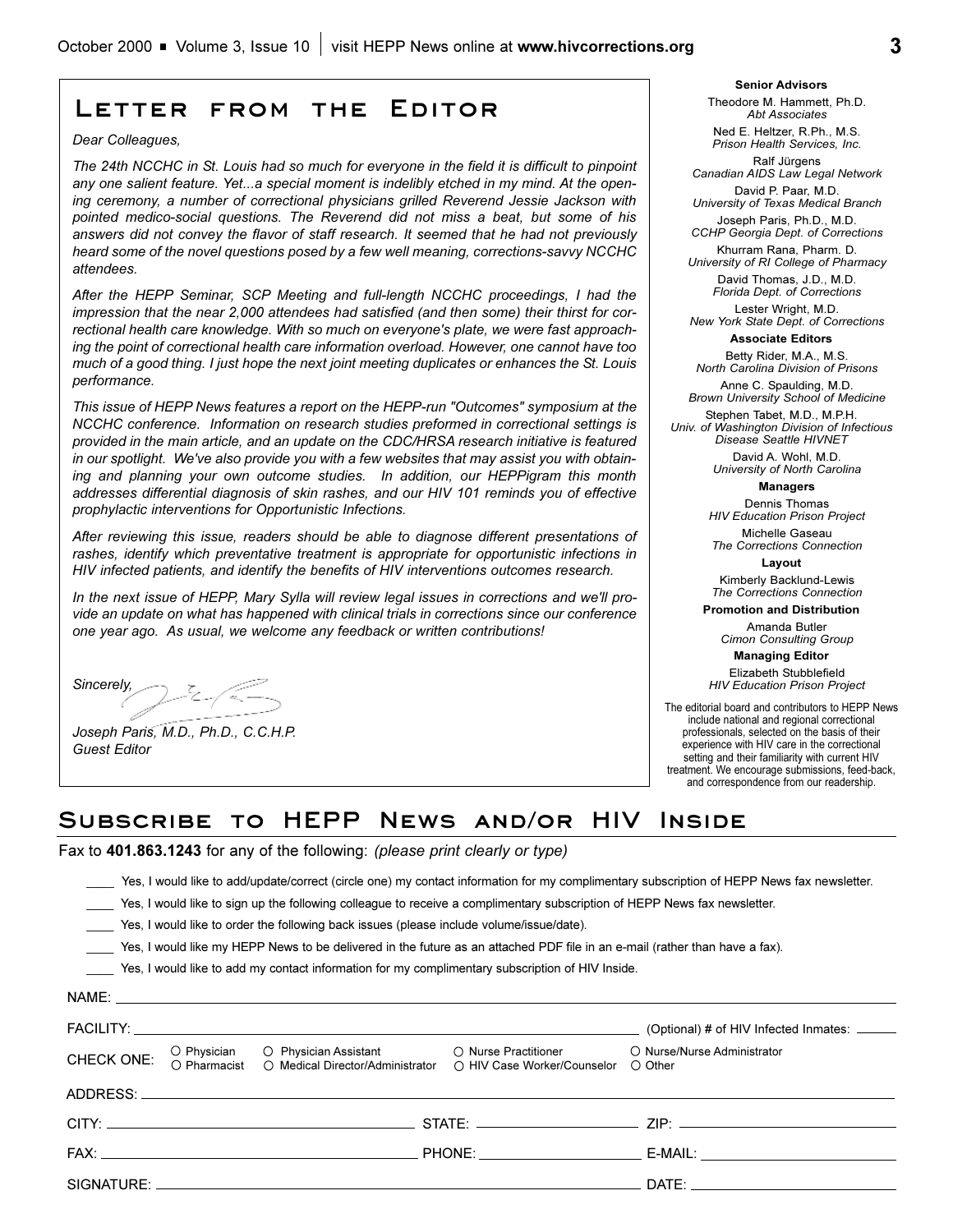## **Update from the 24th NCCHC...**  *(continued from page 2)*

#### **Highlighting the Need for Research**

In keeping with the theme of the HEPP symposium, many other speakers at NCCHC addressed research in correctional settings. Steven Spencer, Jaye Anno, and Joseph Paris presented on "Emerging Research Topics/Issues in Correctional Health Care." Anno noted that correctional healthcare providers are 20 years behind other medical groups in terms of knowledge of our patients. Paris noted that there are unique medical issues in corrections with which community clinicians do not have to contend. Spencer sees an overall change in the trends of correctional research from measuring prevalence of certain conditions to actually measuring outcomes of correctionsbased interventions.

Anno, Spencer, and Paris urged corrections physicians to conduct research concerning: inmate co-pay systems, obesity, dietary management (heart-healthy diet versus normal diet), conditions of confinement (such as the impact of having athletic facilities), the health needs of women, the impact of mental health problems on healthcare, dental needs, women's use of health services, parenting issues, and lastly, data management. Anno closed by addressing the fact that many correctional physicians claim that obstacles to care include insufficient staff, time, money, and commitment.

She asked the probing question, are these barriers or excuses?

#### **Summary**

There is much to do in the field of outcomes measures in correctional settings. As Jaye Anno noted, we as correctional healthcare providers know very little about our patients as a whole. We have seen, however, many promising HIV care interventions, and are learning which ones work best. Furthermore, judging by the number of participants at our NCCHC meeting, outcomes research is of increasing interest to our colleagues. For more information on grants for outcomes research, see our resources on page 8.

For a complete listing of the sessions or more information, contact the NCCHC at ncchc@ncchc.org.

#### **Table 2. Other NCCHC Highlights** Joseph E. Paris, M.D., *Medical Director, Georgia Department of Corrections*

#### **Meeting of SCP**

The annual meeting of the Society of Correctional Physicians (SCP) was its most successful ever and it preceded and enhanced the NCCHC Meeting. Many correctional physicians joined the SCP in St. Louis. SCP President Dr. Joseph Paris from the Georgia DOC introduced Dr. Jennifer Clarke from the RI DOC, who presented an Overview of Women's Wellness, Dr. Norman Johnson of Health Professionals, who reviewed Geriatric Issues of Incarcerated Females, Dr. Rosemary Jackson, Ms. Jennie Lancaster, and Ms. Betty Rider, of the North Carolina DOC, who addressed the Difficulties of Health Services and Custody Working Together, and Dr. Kathryn Anastos, of the Albert Einstein College of Medicine, who discussed Gender and Ethnic Differences in HIV Patients. The meeting closed with an open forum on Women's Health Issues.

*Among the many NCCHC Concurrent Sessions, the following sessions stand out:*

- Staff from the Hampden County Correctional Center presented a successful public health model of health care for corrections consisting of a three-year evaluation and research of the measurable benefit and favorable outcomes of their model.
- Another seminar addressed the rights of medical professionals facing the option of settling a civil lawsuit. Robert Vogt analyzed insurance policies, consent issues, impact of the settlement on regulatory and reporting agencies and confidentiality.
- Drs. Spaulding and Clarke, and staff from the RI DOC had sessions on "Developing an Algorithm for Testing Jail Entrants for Sexually Transmitted Diseases" and related topics.
- "Domestic Violence Issues for Correctional Health Care Professionals" were explored by Dr. Diane Rechtine and others from the Florida Department of Corrections.
- William Rold, JD, CCHP, noted correctional attorney, described the latest developments in the laws effecting the provision of health care to incarcerated individuals.
- A dental presentation by Thomas Shields II, DDS, CCHP, and Gregory Becker, DM, of the Florida Department of Corrections, dealt with periodontal disease and associated bacteria and their link to numerous systemic diseases including infective endocarditis, cardiovascular disease, atherosclerosis, respiratory disease, and diabetes, as well as various bacteremias in correctional facilities.
- Kichard Novack presented the latest concerning nelfinavir dosing. Although pharmacokinetics of nelfinvavir might predict that TID dosing would be superior to BID dosing, the improvement in adherence that occurs from switching to BID actually results in better treatment outcomes.
- The geriatric inmate was covered by Norman Johnson, MD, Health Professionals LTD, Karen Stocke, RN, Stephen Cullinan, MD, and Adrian Feinerman, MD.
- Dr. Joseph Paris presented the HIV + Inmate Post Release Program of the Georgia Department of Corrections, aimed to ensure continuity of HAART after release to society.

#### *References:*

\* *Consultant: Agouron Pharmaceuticals, Bristol-Myers Squibb*

Speaker's Bureau: Agouron Pharmaceuticals, Bristol-Myers Squibb, Glaxo Wellcome

*1. Moore R. Cost-Benefits of Antiretroviral Therapy. The Brazil/Johns Hopkins University HIV/AIDS Conference October 20, 21 and 22, 1999, Rio de Janeiro. http://www.hopkins-aids.edu.*

*2. Moore, RD, Chaisson, RE, JAIDS 1997; 14: 223-231.*

*5. Moore R. Cost-Benefits of Antiretroviral Therapy.* 

*6. Gebo KA, Chaisson RE, Folkemer,JG, Bartlett JG, and Moore RD. Costs of HIV medical care in the era of highly active antiretroviral therapy. AIDS 1999; 963-969.*

*<sup>3.</sup> Justice A. CHORUS HIV Cohort. 39th Interscience Conference on Antimicrobial Agents and Chemotherapy (ICAAC) San Francisco September 25- 29, 1999. Abstract 1158.* 

*<sup>4.</sup> Gallant, J., and Moore, R., et al., The impact of prophylaxis on outcome and resource utilization in pneumocystis Chest 107 1995, k1018-1023.*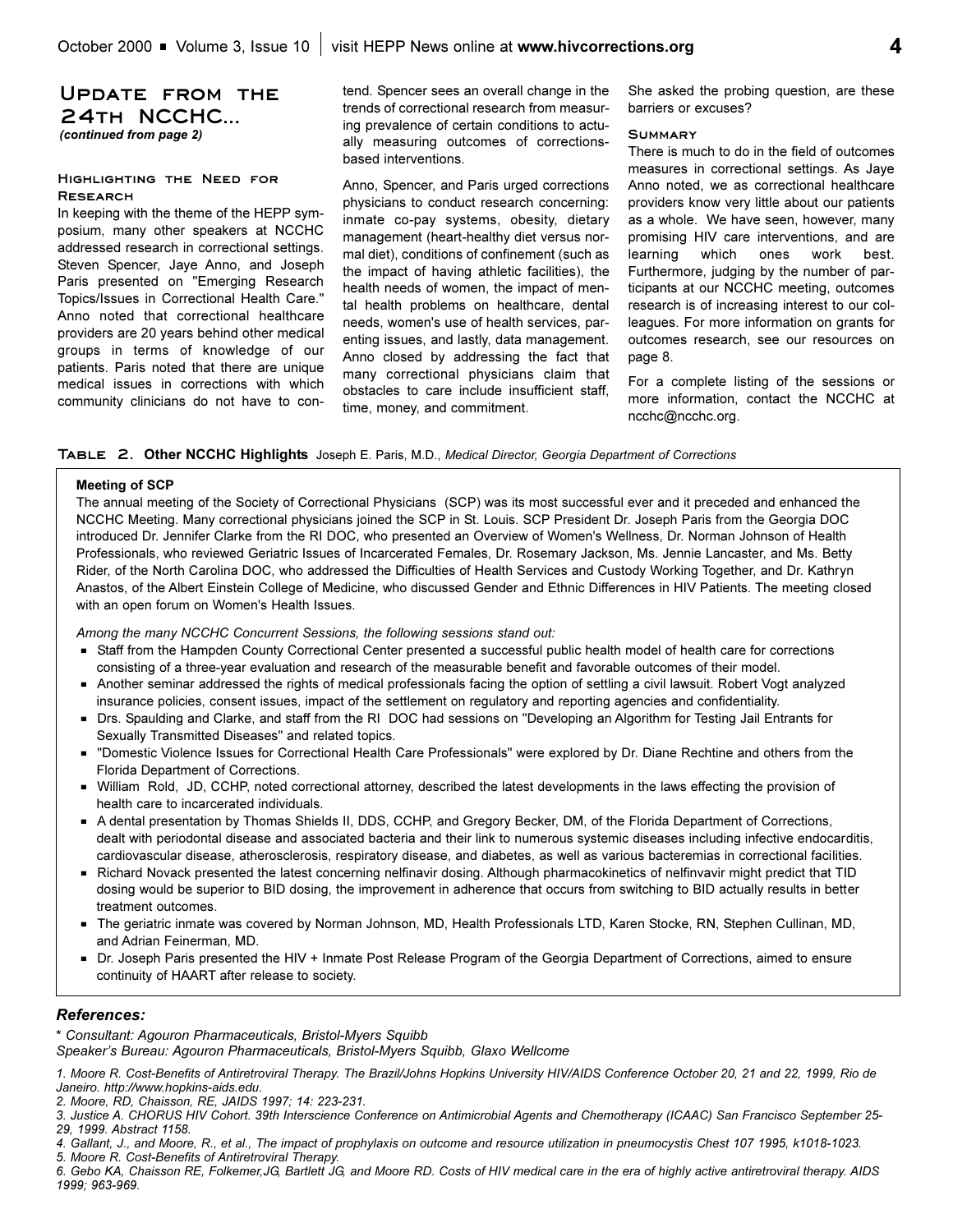**Prevention of Opportunistic Infections.** *The following are recommended as standard of care.*

|                         | <b>RISK</b>                                                                                                                                                                       | PREFERRED PREVENTION                                                                                                                                                                                                                                                                                                                                                                                                                                                               | <b>ALTERNATIVES</b>                                                                                                                                                                                                                                                                                                                                                                                                                                                                                                                                                                                                                                                                                                                                                                                                                                                                                                                                                                                                                                                                                        |
|-------------------------|-----------------------------------------------------------------------------------------------------------------------------------------------------------------------------------|------------------------------------------------------------------------------------------------------------------------------------------------------------------------------------------------------------------------------------------------------------------------------------------------------------------------------------------------------------------------------------------------------------------------------------------------------------------------------------|------------------------------------------------------------------------------------------------------------------------------------------------------------------------------------------------------------------------------------------------------------------------------------------------------------------------------------------------------------------------------------------------------------------------------------------------------------------------------------------------------------------------------------------------------------------------------------------------------------------------------------------------------------------------------------------------------------------------------------------------------------------------------------------------------------------------------------------------------------------------------------------------------------------------------------------------------------------------------------------------------------------------------------------------------------------------------------------------------------|
| Pneumocystis<br>carinii | CD4 count<br>$<$ 200/ mm <sup>3</sup> ,<br>prior PCP or<br>HIV-associated<br>thrush or FUO x<br>2wks $(A II)^*$                                                                   | TMP-SMX 1 DS/day or 1<br>SS/day (A I)*                                                                                                                                                                                                                                                                                                                                                                                                                                             | $\blacksquare$ TMP-SMX 1 DS 3x/wk (B I)<br>Dapsone 100mg qd or 50mg po bid (B I)<br>- Dapsone 50mg qd plus pyrimethamine 50mg/wk plus leukovorin<br>25mg/wk (B I)<br>Dapsone 200mg/wk plus pyrimethamine 75 mg/wk plus leukovorin<br>25mg/wk (BI)<br>- Aerosolized pentamidine 300mg q mo<br>Atovaquone 750mg po bid with meals (NEJM 1998;2\339:1889) (B I)                                                                                                                                                                                                                                                                                                                                                                                                                                                                                                                                                                                                                                                                                                                                               |
| M. Tuberculosis         | Positive PPD<br>$(≥5$ mm indura-<br>tion) with prior<br>treatment (AI),<br>recent TB con-<br>tact (A II) or his-<br>tory of inade-<br>quately treated<br>TB that healed<br>(A II) | $\blacksquare$ INH 300 mg/day + pyri-<br>doxine 50mg/day $\geq$ 270<br>doses, 9 mos. or up to 12<br>mos. with interruptions. (A<br>$\vert \vert$<br>- INH 900mg + pyridoxine<br>100mg 2x/wk with directly<br>observed therapy, $\geq 76$<br>doses, 9 mos. or up to 12<br>mos. with interruptions (B I)<br>• Patient not receiving PI<br>or NNRTI: Rifampin<br>600mg/day + pyrazinamide<br>20mg/kg/day with $\geq 60$<br>doses x 2 mos. or up to 3<br>mos. with interruptions (A I) | Patients receiving a PI or NNRTI need rifabutin in place of rifampin/pyrazi-<br>namide 20mg/kg and dose adjustment of the antiretroviral agent (B III).<br>- Amprenavir-standard; rifabutin-150 mg/d<br>Efavirenz-standard; rifabutin-450mg/d<br>- Indinavir -- 1200mg q8h; rifabutin -- 150mg/d<br>Nelfinavir -- 1000mg tid; rifabutin -- 150mg/d<br>Ritonavir -- standard dose; rifabutin -- 150mg qod<br>Note: Rifabutin should not be combined with delavirdine and dose sched-<br>ules are not available for Fortovase. Rifabutin should be combined with<br>pyrazinamide 20mg/kg/day with $\geq 60$ doses x 2 mos. or up to 3 mos. with<br>interruptions (B III)<br>Rifampin 600mg qd x 4mos. (B III)<br>Contact with INH resistant strain: Rifampin plus pyrazinamide x 2 mos.<br>(Above doses) (AI)<br>Alternative: Rifabutin/pyrazinamide (above doses x 2 mo.) (B III); Rifabutin<br>300mg po qd x 4 mo. (C III)<br>Contact with strain resistant to INH and rifamycin: use 2 agent with<br>anticipated activity-ethambutol/pyrazinamide or levofloxacin/pyrazinamide<br>Pregnancy: INH regimens |
| Toxoplasma<br>gondii    | CD4 count<br>$<$ 100/ mm <sup>3</sup> plus<br>positive IgG<br>serology for T.<br>gondii                                                                                           | TMP-SMX 1 DS/day (A II)*                                                                                                                                                                                                                                                                                                                                                                                                                                                           | TMP-SMX 1 SS/day (B III)<br>- Dapsone 50 mg po qd plus pyrimethamine 50mg/wk plus<br>leukovorin 25 mg po/wk (B I)<br>Dapsone 200mg po/wk plus pyrimethamine 75 mg po/wk plus<br>leukovorin 25 mg po/wk<br>Atovaquone 1500mg qd ± pyrimethamine 25mg qd + leukovorin<br>10 $mg$ qd (C III).                                                                                                                                                                                                                                                                                                                                                                                                                                                                                                                                                                                                                                                                                                                                                                                                                 |
| M. avium                | CD4 count <50<br>mm <sup>3</sup>                                                                                                                                                  | Clarithromycin 500mg or bid<br>(A I) or azithromycin<br>1200mg po weekly (A1)                                                                                                                                                                                                                                                                                                                                                                                                      | Rifabutin 300 mg po qd (B I) or azithromycin 1200 mg/wk plus rifabutin<br>300mg qd (C I) (check rifabutin dose adjustment for use with PIs or<br>NNRTIs)                                                                                                                                                                                                                                                                                                                                                                                                                                                                                                                                                                                                                                                                                                                                                                                                                                                                                                                                                   |
| Varicella               | Significant<br>exposure to<br>chickenpox or<br>shingles who<br>are either<br>seronegative<br>for VAV or have<br>no history of<br>primary or<br>secondary VZV                      | VZIG 5 vials (6.25mL) IM<br>within 96 hours of expo-<br>sure, preferably within 48<br>hours (A III)                                                                                                                                                                                                                                                                                                                                                                                | Prophylactic acyclovir was included in the 1995 USPHS/IDSA Guidelines,<br>but was deleted from the 1999 version due to lack of supporting clinical evi-<br>dence of efficacy.                                                                                                                                                                                                                                                                                                                                                                                                                                                                                                                                                                                                                                                                                                                                                                                                                                                                                                                              |

*Adapted from Bartlett JG and Gallant JE. 2000-2001 Medical Management of HIV Infection. Johns Hopkins University, Baltimore, MD. 2000.* \*Bactrim is preferable because it prevents two illnesses: Pneumocystis carinii and Toxoplasma gondi.

#### **Rating systems for strength of recommendation**

- **A:** Both strong evidence for efficacy and substantial clinical benefit support recommendation for use. Should always be offered.
- **B:** Moderate evidence for efficacy-or strong evidence for efficacy, but only limited clinical benefit-supports recommendation for use. Should generally be offered.
- **C:** Evidence for efficacy is insufficient to support a recommendation for or against use, or evidence for efficacy may not outweigh adverse consequences (e.g. toxicity, drug interactions, or cost of the chemoprophylaxis or alternative approaches). Optional.

#### **Categories Reflecting Quality of Evidence Supporting the Recommendation**

**I:** Evidence from at least one properly randomized, controlled trial.

- **II:** Evidence from at least one well-designed clinical trials without randomization, from cohort or case-controlled analytic studies
- (preferably from more than one center), or from multiple time series studies or dramatic results from uncontrolled experiments.
- **III:** Evidence from opinions of respected authorities based on clinical experience, descriptive studies, or reports of expert committees.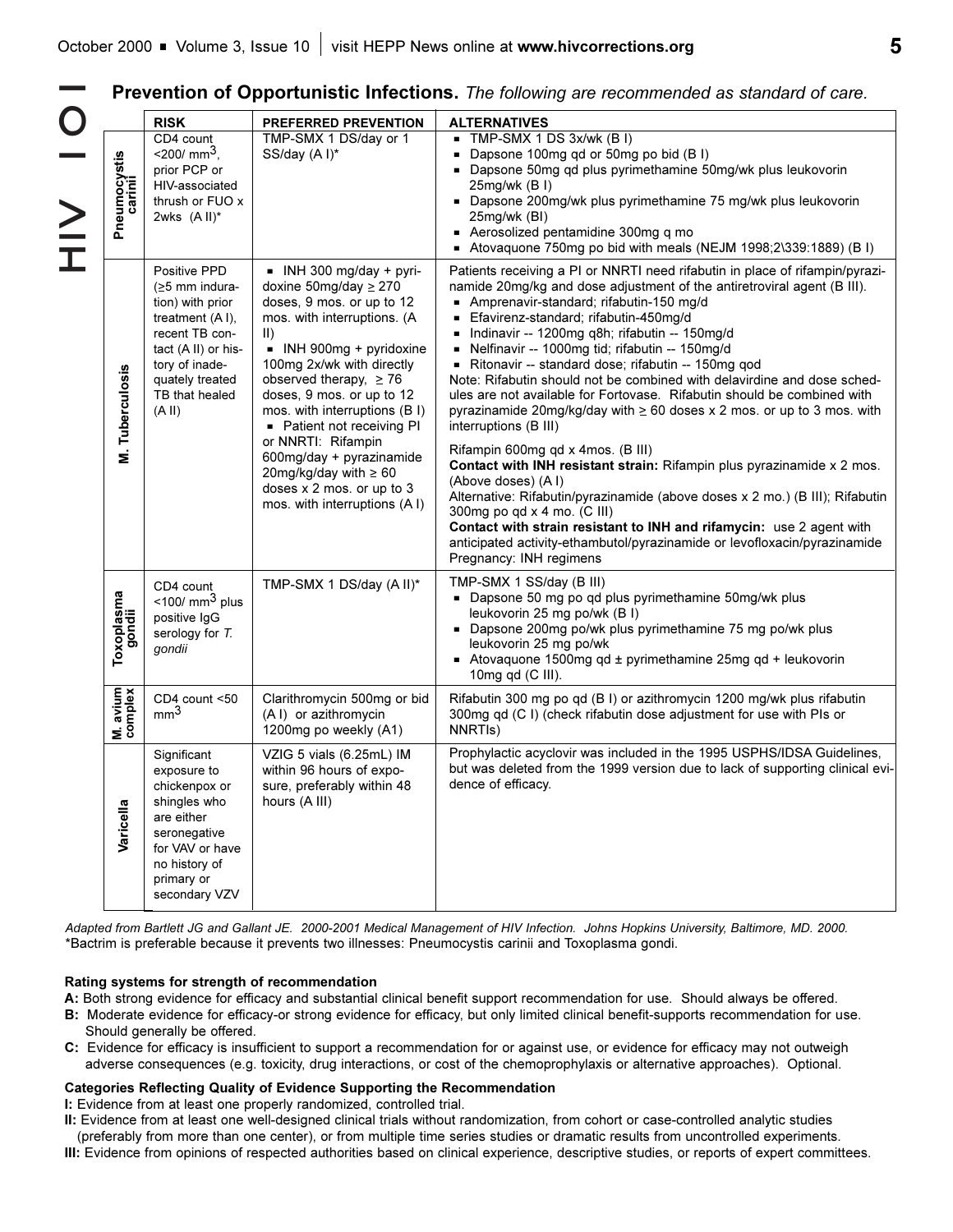## **HEPPigram**



*For treatment of rashes, see the reference for this flowchart, Table 7-10: Dermatologic Complications in Patients with AIDS in Bartlett JG and Gallant JE. 2000-2001 Medical Management of HIV Infection. Johns Hopkins University, Baltimore, MD. 2000.*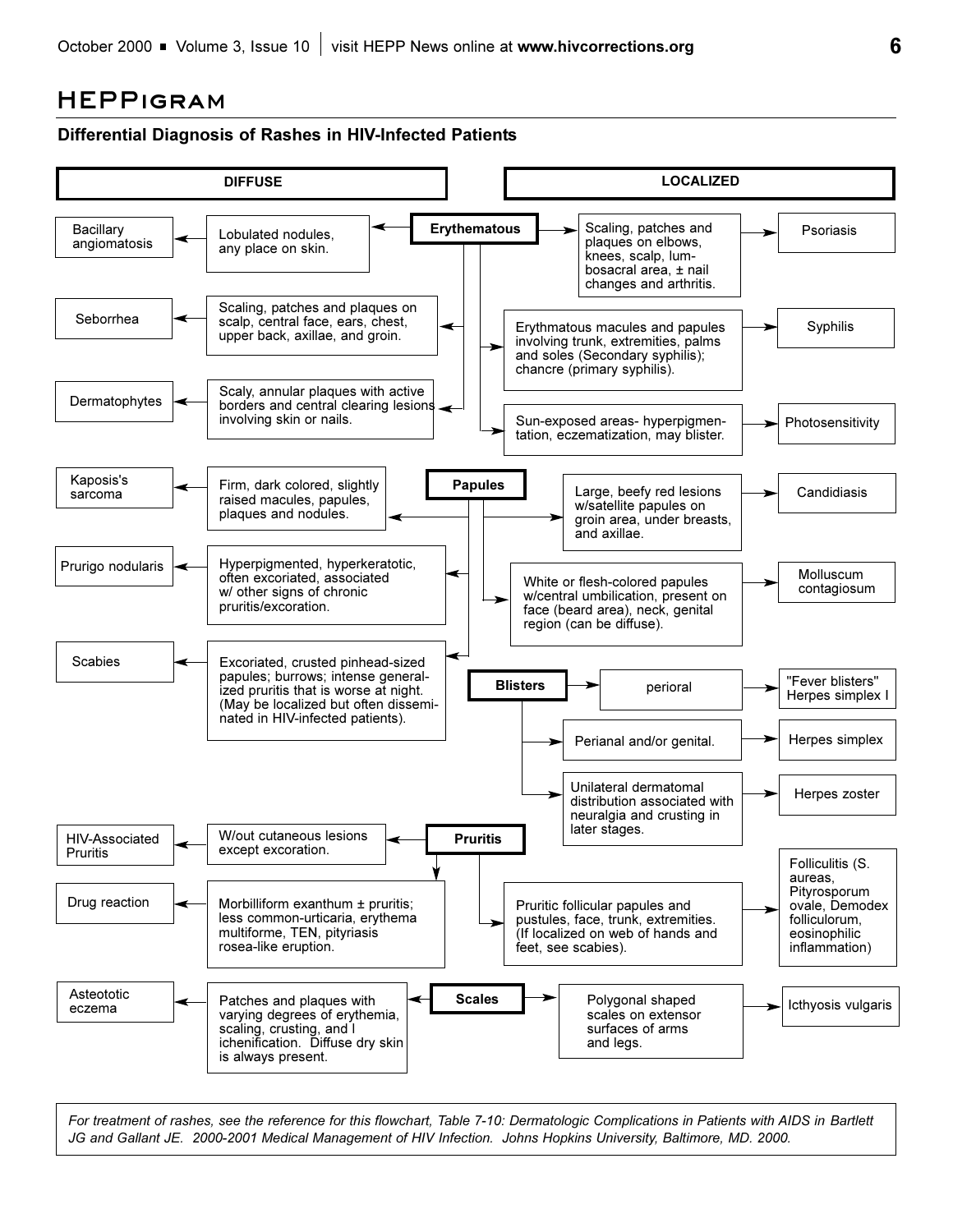# SPOTLIGHT: Federal Funding For HIV in Corrections: One Year Later by HEPP Staff

A year ago, departments of corrections in seven states received a million dollars each in CDC/HRSA grant money. California, Florida, Illinois, Georgia, Massachusetts, New Jersey, and New York are using the funding to create stronger ties and linkages between HIV-infected inmates and community health care providers with an eye toward improving continuity of medical care after release. One year later, CDC officials are beginning to evaluate the progress of these grantees and their programs with the hope of eventually identifying a model for community linkages for other corrections jurisdictions.

The goal of the CDC/HRSA initiative was to target African Americans and other racial minorities, increase access to HIV/AIDS primary health care and prevention, improve transition between correctional facilities and the community for HIV positive offenders and develop support in the community for HIV health and social services. "The emphasis is to focus on folks who are HIV positive and those who have been disproportionately impacted as well as those with any other behavioral risks, TB, hepatitis-and we can't ignore substance abuse. They all roll into one," said John Miles, of the Centers for Disease.

Dr. Kimberly Arriola, a member of the Evaluation & Program Support Center (EPSC) team at Emory University in Atlanta, summarized the current status of the projects at the HIV/AIDS Behind Bars 2000 Pre-Conference Symposium, National Commission on Correctional Health Care Conference, St. Louis, MO. Other members of the EPSC team include Ronald Braithwaite, Ph.D. (project principal investigator), and Alyssa Robillard, Ph.D. Additional members include Theodore Hammett, Ph.D. (Co-Principal Investigator) and Sofia Kennedy, MPH of Abt Associates (Cambridge, MA).

Dr. Arriola emphasized that correctional settings are ideal for prevention and treatment interventions, and that HIV treatment, management, and prevention interventions to date appear to have been inadequate. Therefore, the goal was not to fund improved HIV care, but rather to model how linkages to the community can address the problem of HIV management in corrections.

#### **Evaluation Objectives**

The objectives of the evaluation are to document the process of program implementation, and to describe the challenges & strategies, and determine whether the interventions are building on existing programs or forging new collaborations. The grantees were to demonstrate the range & volume of services provided and examine client-level outcomes for selected intervention components. Furthermore, they were to show linkage with key services in the community; utilization of care; and the impact of their interventions on HIV risk reduction.

"We are looking at which [program style] is better. Giving someone a referral card is nice, but a phone call, appointment and a face-to-face hand-off is even better. Hopefully in the long run, if we do all of this well, we will see if it has an impact in recidivism and reducing [disease] transmission," said Miles.

The program features a "constellation" of interventions (HIV treatment, Case Management, Discharge Planning, Prevention Case Management) along with HIV prevention (Educational sessions, peerbased programs), disease screening, and staff training in a range of settings in prisons, jails, and juvenile facilities.

#### **Evaluation Activities**

During year one, the evaluators learned about the grantees via site visits and meetings (obtaining buy-in was important!). According to grantees, one of the major impediments to the development of programs was the lack of existing research and programmatic infrastructure, such as experience with IRB approval of projects to be carried out in correctional settings, (see main article).

Some of the information that will soon be available includes information gathered during intake (jail or prison) such as discharge planning needs, health status, health care utilization, alcohol and drug use and treatment, and client demographics. In addition, information will be gathered from the medical record such as the client's HIV status, whether the client was tested during that incarceration, and mental illness diagnoses. At release, the staff will evaluate the final discharge

plan and perform a medical record abstraction. Even more importantly, during Post-Release Services, staff will report at 30-day intervals on medical & mental health care, treatment, housing, benefits, and employment (see Table 1).

In addition, the researchers will conduct offender interviews as they go through the discharge process. "We will be doing a baseline and a follow-up interview with participants either three months post the last contact with the intervention in the community or 6 months past release, whichever come first," said Ted Hammett of Abt Associates.

According to Hammett, the follow-up interview with clients will be a self report where investigators will look at whether linkages were made and if the clients were able to access them.

**Table 1. Aggregate Data** 

| Treatment/Case<br><b>Management</b>             | $\blacksquare$ Started on HAART<br>Are receiving Case management or<br>discharge planning M/DP<br>Released with referrals/appointments<br>п<br>Released with HIV medications<br>▪                                                                                                              |
|-------------------------------------------------|------------------------------------------------------------------------------------------------------------------------------------------------------------------------------------------------------------------------------------------------------------------------------------------------|
| <b>HIV Prevention</b>                           | Single sessions or series of sessions<br>п<br>Unduplicated number of participants<br>٠<br>Demographics (series participants)<br>٠<br>Percentage completing every session in series<br>٠<br>Spanish-language sessions<br>٠<br>■ Sessions conducted by peer educators<br>Length of sessions<br>٠ |
| <b>Peer Educator</b><br>Training                | Number of peers recruited<br>٠<br>• Number of recruits who completed training<br>Demographic characteristics of peer<br>$\blacksquare$<br>educators                                                                                                                                            |
| Disease<br>Screening &<br><b>Staff Training</b> | Disease Screening (by disease entity)<br>▪<br>Tests positive tests<br>$\blacksquare$<br>Results not received<br>Partner notification/contact tracing<br>▪<br>■ Treated/started on treatment<br>Staff Training<br>٠<br>Single session/series of sessions<br>Number eligible/attending           |

#### **Expected Challenges**

CDC officials are well aware that corrections and public partnerships can be challenging to develop depending on the jurisdiction.

"We're very fortunate in the states that competed [for the grants]. They are all states with major problems with the burden of disease [and the community was open to partnerships]," Miles said. "In general there's a real recognition that keeping the inmate population healthy is part of improving the safety and well being of the institution. It also bodes well with the community trying to build the collaboration; that needs to be there."

In January, CDC officials and grantees will meet to discuss any hurdles experienced along the way to creating the community linkages for HIVpositive offenders.

#### **Conclusion**

Evaluation of the outcome of this CDC/HRSA Initiative is likely to offer insight on what factors influence engagement & maintenance in postrelease medical care. Although the researchers have encountered several obstacles and experienced delays in data gathering, the initiative has potential to make a major impact on public health policy and establish models for implementation elsewhere.

*At the HEPP symposium, audience participants were informed that the CDC study forms would be available to other individuals interested in collecting data. Contact Dr. Arriola at Emory University or Dr. John Miles at the CDC for additional information. Although no additional states or sites will receive funding through this initiative, HEPP readers may find it useful to adapt the CDC/HRSA forms to their own projects. Information about other potential sources of funding for HIV intervention projects is available from the websites sited in the resource section of this issue.*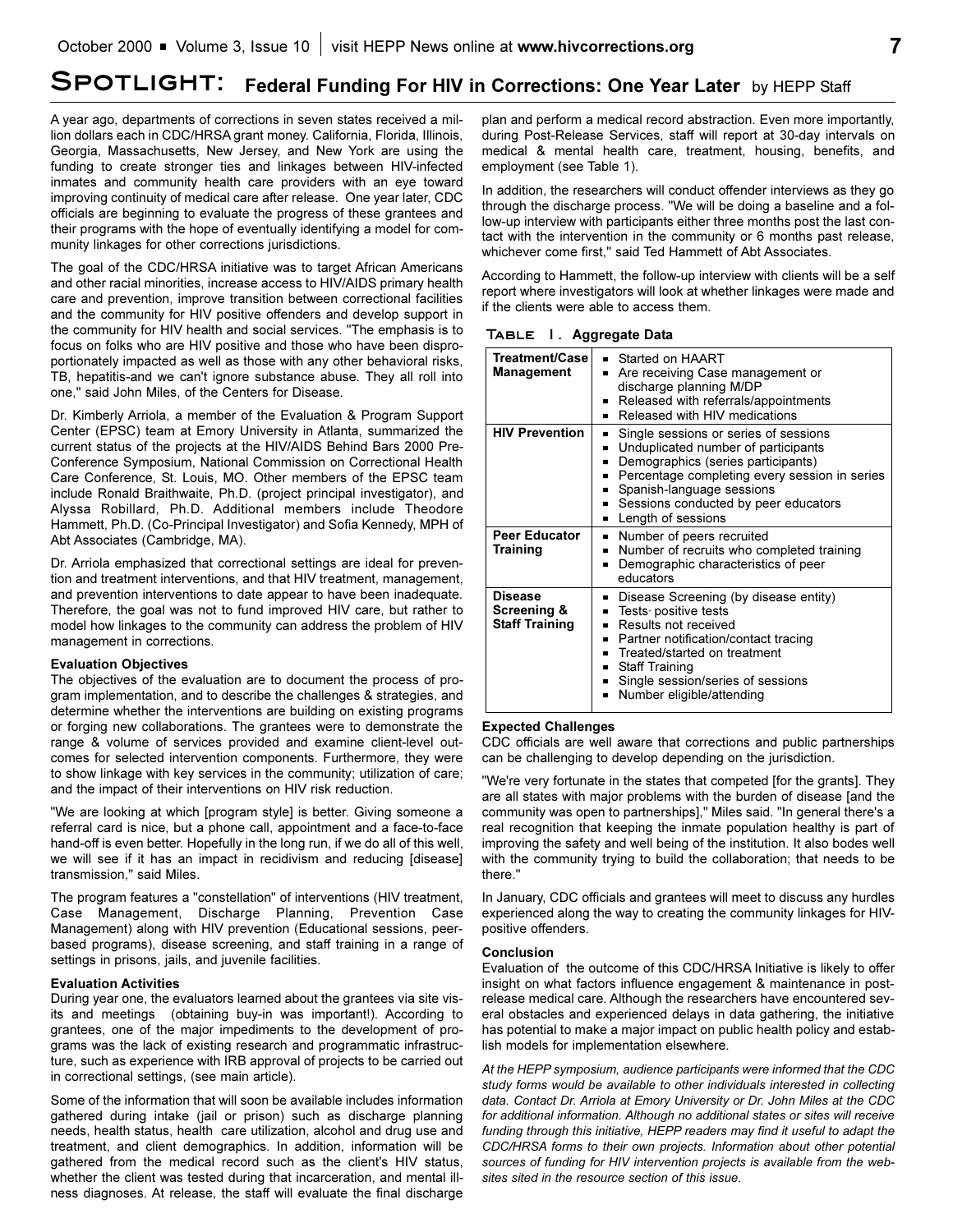# **Save the**  DATES

**Management of HIV/ AIDS in the Correctional Setting: A Live Satellite Videoconference Series, Antiretroviral Update 2000** *Av*ailable for online viewing at your convenience after October 16 at the HEPP News Website: http://www.hivcorrecttions.org 2.5 CME credits available from Albany Medical College

**Corrections to Community: Continuity of Care** A one-day discharge planning training presented by SEATEC. *November 9, 2000, Gainsville, GA December 7, 2000, Forsyth, GA January 10, 2001, Tifton GA* All trainings are free, provide lunch, and run from 9am to 4pm. Contact: Marjorie Dunne at seatec\_training@hotmail.com Call: 404.712.9687 Visit: http://www.seatec.emory.edu

**American Public Health Association Annual Conference** *November 13-16, 2000, Boston, MA* A number of correctional healthcare topics will be featured. To register, Call: 514.847.2293 Email: APHA@laser-registration.com. Visit: www.apha.org

**Request for Proposals (RFP): Equal Access Initiative- Computer Grants Program 2000/2001.** *Due Date: December 1, 2000* 100 minority community-based HIV/AIDS organizations will lreceive access to the Internet through a unique in-kind computer grants program. Contact: National Minority AIDS Council (NMAC) at 202.483.6622 or info@nmac.org Visit: www.nmac.org/pubs/ RFP2000-2001.htm

**National STD Prevention Conference**

*December 4-7, 2000 Milwaukee, WI*  Contact: Glenda Vaughn, Centers for Disease Control and Prevention Call: 404.639.1806 E-mail: ghv1@cdc.gov

**Medical Management of AIDS: A Comprehensive Review of HIV Management - Winter Symposium** *December 7-9, 2000 San Francisco, CA* Contact: Cliff Brock Department of Medicine UCSF Call: 415.476.5208 Fax: 415.476.3542 Email: cme@medicine.ucsf.edu Web: http://medicine.ucsf.edu/ programs/cme

> **2001 ACA Winter Conference**  *January 22-24, 2001 Nashville, Tennessee*  Call 1-800-222-5646, ext. 1922 Fax: 1-301-918-1900 Visit: www.corrections.com/aca

## **News Flashes**

**New Complication of HIV: Osteonecrosis of the Hip**

Investigators at the National Institutes of Health (NIH) have demonstrated that a disabling bone disorder, osteonecrosis of the hip, is surprisingly common among patients with HIV infection. Concern that the disorder might be a new and unrecognized complication of HIV infection prompted the investigation, a collaboration between the NIH Clinical Center and the National Institute of Allergy and Infectious Disease (NIAID). Magnetic resonance imaging was used to evaluate 339 study volunteers, all patients with HIV. While none of the study participants had the hip pain typically associated with osteonecrosis, 15 (4.4%) were found to have the disorder. One concern is that the lesions will lead to clinical symptoms that ultimately require total hip replacements. The reason for this unexpected complication of osteonecrosis (bone death) is unclear. A longitudinal study is under way to determine how many patients will develop these lesions and how many will ultimately need hip replacement. (NIH News Release, Clinical Center Communications).

#### **Kentucky Inmates to receive medical care for hepatitis C**

A few months after a federal magistrate condemned the Kentucky Corrections Department for denying medical treatment to a prisoner with life-threatening hepatitis C, the agency adopted a new plan that could mean up to 1,000 inmates will get the care, at a cost of \$25,000 per patient. The department currently is testing

800 to 1,000 inmates who have the viral infection, a leading cause of liver disease, to see who will qualify for the expensive drug therapy. The Correction Department's new plan provides treatment to inmates with liver disease who meet all of eight qualifications, including the willingness to undergo random drug tests. Prisoners are excluded for any of 17 reasons, including "high-risk behavior" after their diagnosis, such as "sexual behavior, body piercing and tattoos." Patients also are excluded if they are scheduled to meet the parole board within 18 months so that treatment does not have to be terminated if an inmate is released (Wolfson, A. The Courier-Journal, September 21, 2000).

#### **"Liver Failure Common in HIV-Infected Patients"**

A report in the September issue of the Journal of Acquired Immune Deficiency Syndrome shows that HIV-infected individuals often die from liver failure. Italian researchers studied 1,900 HIV-infected patients for eight years, during which time there were 467 deaths. Among the 308 in-hospital deaths, AIDS was a key factor in 89% of the deaths, while liver failure was the primary cause of death for 5% of the patients and a concurrent cause of death in an additional 6%. Dr. Massimo Puoti-who also found that 80% of the patients who died in the hospital tested positive for antibodies to hepatitis C-said that key strategies to prevent liver failure among HIV-infected individuals include working to prevent hepatitis B, treating existing hepatitis B infections, and reducing alcohol use. (Puoti et al. JAIDS, Sept 18 2000;24:211-217.)

# **Resources & Opportunities**

**A corrections edition of Bartlett and Gallant's 2000-2001 Medical Management of HIV Infection is now available.** The only difference between the corrections edition and the regular edition is the first chapter. The HIV Management Guidelines are outlined in this book and updated every week on the web at http://www.hopkinsaids.edu.

**HRSA's HIV/AIDS Bureau has recently published A Guide to the Clinical Care of Women with HIV.** This 2000 Preliminary Edition is available at no cost and will be updated at http://www.hrsa.gov/hab.

#### **Expert Perspectives: Strategies for the Management of HIV/HCV Co-infection**

Dr. Douglas Dieterich of Cabrini Medical Center and Drs. John Bartlett and Mark Sulkowski of Johns Hopkins University School of Medicine recently co-chaired a meeting of researchers and experts on HIV and hepatitis to assemble guidelines for the treatment of HIV and hepatitis C co-infected patients. The guidelines appear online in a continuing medical education monograph at http://www.projectsin knowledge.com/hiv-hcv/index.html

**Grant and Funding Websites NIH Grants and Funding Opportunities** http://grants.nih.gov/grants/index.cfm

**CDC's Procurement and Grants Office** http://www.cdc.gov/od/pgo/funding/ grantmain.htm

**Guide to Winning Grants** http://www.grantstech.com/

**Grantspring** http://www.grantspring.com/research.htm

**HIV Treatment Websites AIDSline** http://www.igm.gov

**National Institute on AIDS** http://www.niaid.nih.gov

**Virology on the Web** http://www.virology.net

**Health Resources and Services Administrations HIV/AIDS Bureau** http://www.hrsa.gov/hab

**National Commission on Correctional Health Care** http://www.ncchc.org